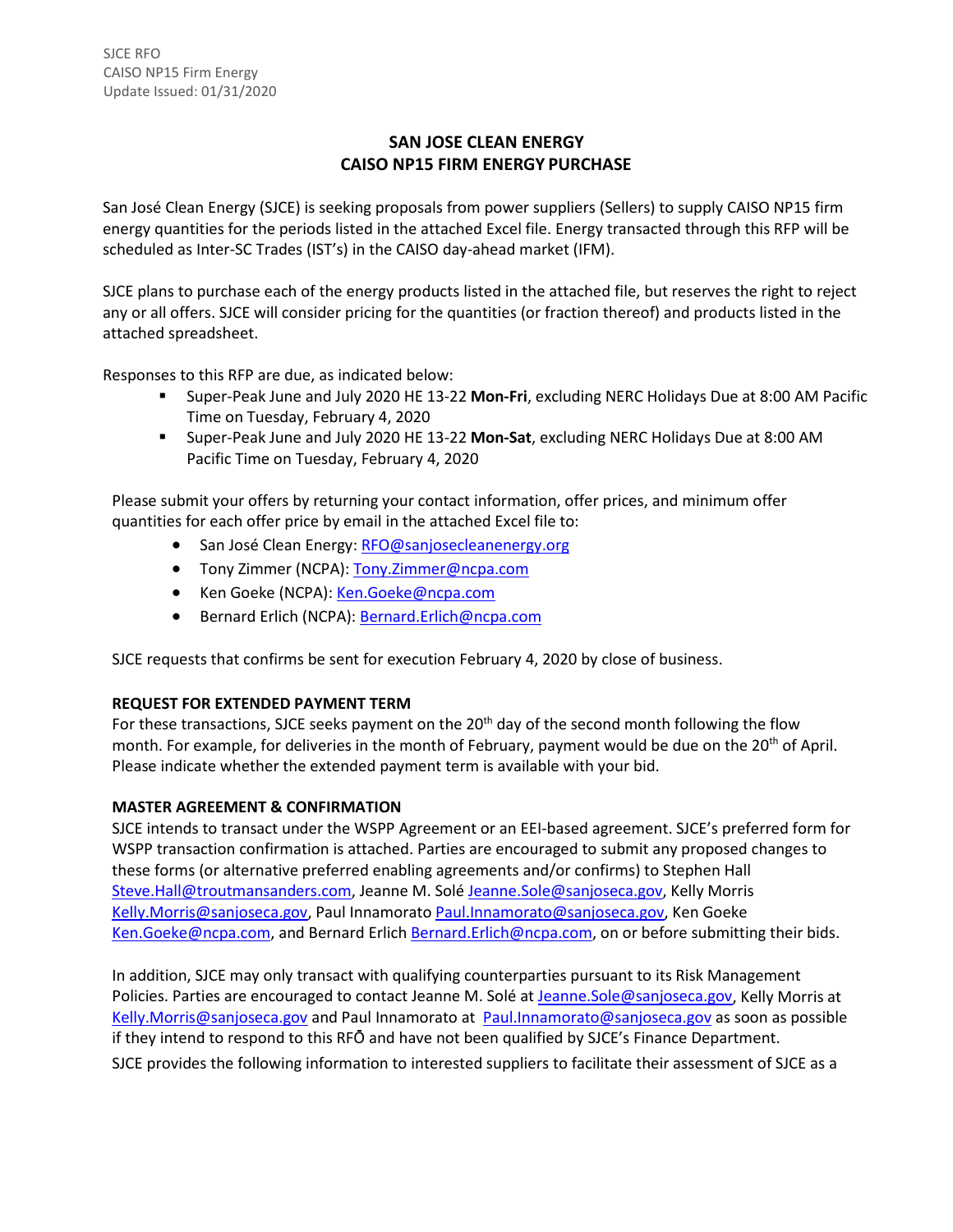SJCE RFO CAISO NP15 Firm Energy Update Issued: 01/31/2020

#### counterparty:

- San José Clean Energy is housed in the City of San José's Department of Community Energy. The program is provided for in San José's municipal code Title 26, available at the following link: [https://library.municode.com/ca/san\\_jose/codes/code\\_of\\_ordinances?nodeId=TIT26COEN](https://library.municode.com/ca/san_jose/codes/code_of_ordinances?nodeId=TIT26COEN)
- San José Clean Energy's Implementation Plan is available a[t](http://www.sanjoseca.gov/DocumentCenter/View/71410) <http://www.sanjoseca.gov/DocumentCenter/View/71410>
- San José Clean Energy's risk management policy was approved by San José City Council and is available at [https://sanjose.legistar.com/LegislationDetail.aspx?ID=3478118&GUID=32319D40-](https://sanjose.legistar.com/LegislationDetail.aspx?ID=3478118&GUID=32319D40-8EA7-4D1A-9E48-B1CC78BB2E5E&Options&Search) [8EA7-](https://sanjose.legistar.com/LegislationDetail.aspx?ID=3478118&GUID=32319D40-8EA7-4D1A-9E48-B1CC78BB2E5E&Options&Search) [4D1A-9E48-B1CC78BB2E5E&Options=&Search](https://sanjose.legistar.com/LegislationDetail.aspx?ID=3478118&GUID=32319D40-8EA7-4D1A-9E48-B1CC78BB2E5E&Options&Search)
- SJCE's initial funding plan is described in a memo to City Council in August 2017. The SJCE has followed through with this plan: [http://sanjose.granicus.com/MetaViewer.php?view\\_id=&event\\_id=2699&meta\\_id=650894](http://sanjose.granicus.com/MetaViewer.php?view_id&event_id=2699&meta_id=650894)
- The City of San José is the signatory to WSPP Agreement and will be the signatory to the confirmations.
- The Department of Community Energy is an enterprise department of the City of San José. Please see below language that we have added to our draft confirmation to explain this arrangement.

Here is a link to our municipal advisor letter[: www.sanjoseca.gov/DocumentCenter/View/39975](http://www.sanjoseca.gov/DocumentCenter/View/39975)

Finally, to do business in San José, Sellers who are not already registered will have to register with the City of San José within 90 days of commencing business within the city. Details are available at the following: <http://www.sanjoseca.gov/BusinessTax>

### **PUBLIC NATURE OF PROPOSAL MATERIAL**

All correspondence with SJCE including responses to this solicitation will become the exclusive property of the City of San José and will become public records under the California Public Records Act (Cal. Government Code section 6250 et seq.) All documents that you send to SJCE will be subject to disclosure if requested by a member of the public. There are a very limited number of narrow exceptions to this disclosure requirement.

Therefore, any proposal which contains language purporting to render all or significant portions of their proposal "Confidential", "Trade Secret" or "Proprietary", or fails to provide the exemption information required as described below will be considered a public record in its entirety subject to the procedures described below. Do not mark your entire proposal as "confidential".

The City will not disclose any part of any proposal before it announces a recommendation for award, on the grounds that there is a substantial public interest in not disclosing proposals during the evaluation process. After the announcement of a recommended award, all proposals received in response to this RFP will be subject to public disclosure.

In order to designate information as confidential, the Seller must clearly stamp and identify the specific portion of the material designated with the word "Confidential" and provide a citation to the California Public Records Act that supports keeping the information confidential. Seller should not to over-designate material as confidential. Over-designation would include stamping entire pages or series of pages as confidential that clearly contain information that is not